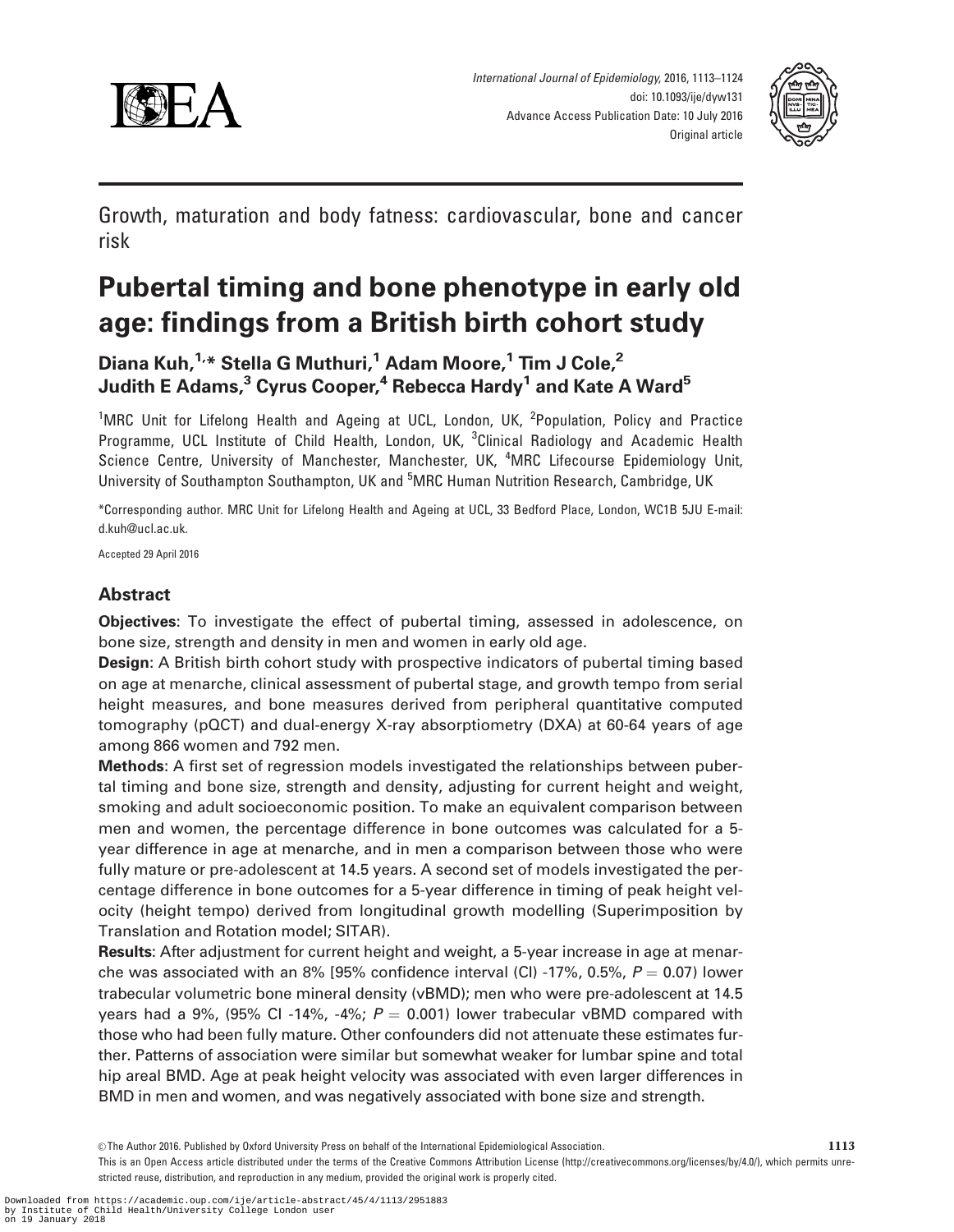Conclusions: The association between later puberty and lower BMD persists into early old age. The 9-10% lower trabecular vBMD in later compared with earlier maturers could be clinically important given a rate of bone loss from midlife of 1-2% a year and the negative association between BMD and fracture.

Key words: Puberty, bone, birth cohort, life course

#### Key Messages

- Puberty is an important period for bone growth and mineral accrual, but evidence from previous studies on pubertal timing and adult bone health is inconclusive due to a lack of very long-term follow-up in studies with prospectively acquired pubertal indicators and gold-standard bone outcomes.
- This birth cohort study is unique in having prospective data acquired in adolescence on puberty, and bone outcomes in early old age derived from peripheral quantitative computed tomography and dual-energy X-ray absorptiometry, on 1359 men and women.
- Later puberty, based on reported menarche, on clinically assessed pubertal stage or on growth tempo based on growth curve analysis, was consistently associated with lower trabecular volumetric bone mineral density at the radius and lower areal bone mineral density of lumbar spine and total hip in participants aged 60-64 years.
- The 9-10% lower trabecular volumetric bone mineral density in later compared with earlier maturers may be clinically important, given midlife rates of bone loss and a negative association between bone mineral density and fracture.

## Introduction

Puberty is an important period for longitudinal and appositional bone growth and mineral accrual: 20-30% of an individual's total body bone mineral is accrued during the pubertal growth spurt.<sup>[1,2](#page-10-0)</sup> It follows that ensuring optimal growth during this period will be important for future bone health and fracture risk.<sup>[3,4](#page-10-0)</sup> The extent to which pubertal timing is related to later bone phenotype and fracture risk has been investigated in a number of studies of different types.<sup>[5](#page-10-0)</sup> Most recently, a large genomic analysis revealed genetic correlations between timing of puberty in men and women and a range of health outcomes, including an inverse correlation with areal bone mineral density (aBMD) of the lumbar spine in 33 000 individuals. $<sup>6</sup>$  Such</sup> studies have the added benefit of avoiding any problems of bias due to retrospective recall of pubertal timing.<sup>[7](#page-10-0)</sup> This study supports the findings of some (for example 8–10), but not all<sup>[11](#page-11-0)</sup> retrospective epidemiological studies of premenopausal and postmenopausal women that have shown that later age at menarche is associated with reduced aBMD and increased fracture risk. The most recent of the retrospective epidemiological studies is based on over 250 000 women from UK Biobank and reported a reduced risk of self-reported doctor-diagnosed osteoporosis for those with an early menarche; $12$  however, in men from the

same study, recalled timing of voice breaking was not strongly associated with osteoporosis risk.<sup>12</sup>

Prospective longitudinal studies with gold-standard bone phenotyping are required to fully understand relationships between pubertal timing, the development of peak bone mass, and bone architecture and fracture risk. There are a number of highly informative longitudinal studies,  $2,13-17$  $2,13-17$  but none have follow-up beyond the third decade of life. Findings from studies using peripheral quantitative computed tomography (pQCT) or high-resolution pQCT have reported small but significant, negative associations between cortical thickness, medullary area and bone failure load in young women and age at menarche. $^{13,14}$  $^{13,14}$  $^{13,14}$ Pubertal timing in younger cohorts, and especially in men, has more often been assessed using measures of peak height velocity (PHV), as clinical assessment of the Tanner stages of physical development is rare.<sup>[2,](#page-10-0)[15,16,18](#page-11-0)</sup> Later age at PHV was associated with lower trabecular and cortical volumetric BMD (vBMD) and with total body and radius aBMD, in Swedish men aged 19 years;<sup>[16,18](#page-11-0)</sup> but by 24 years, there had been substantial catch-up and only deficits in aBMD and vBMD of the radius remained. These findings suggest that any differences in bone due to timing of puberty may be attenuated once catch-up growth has occurred.[17](#page-11-0)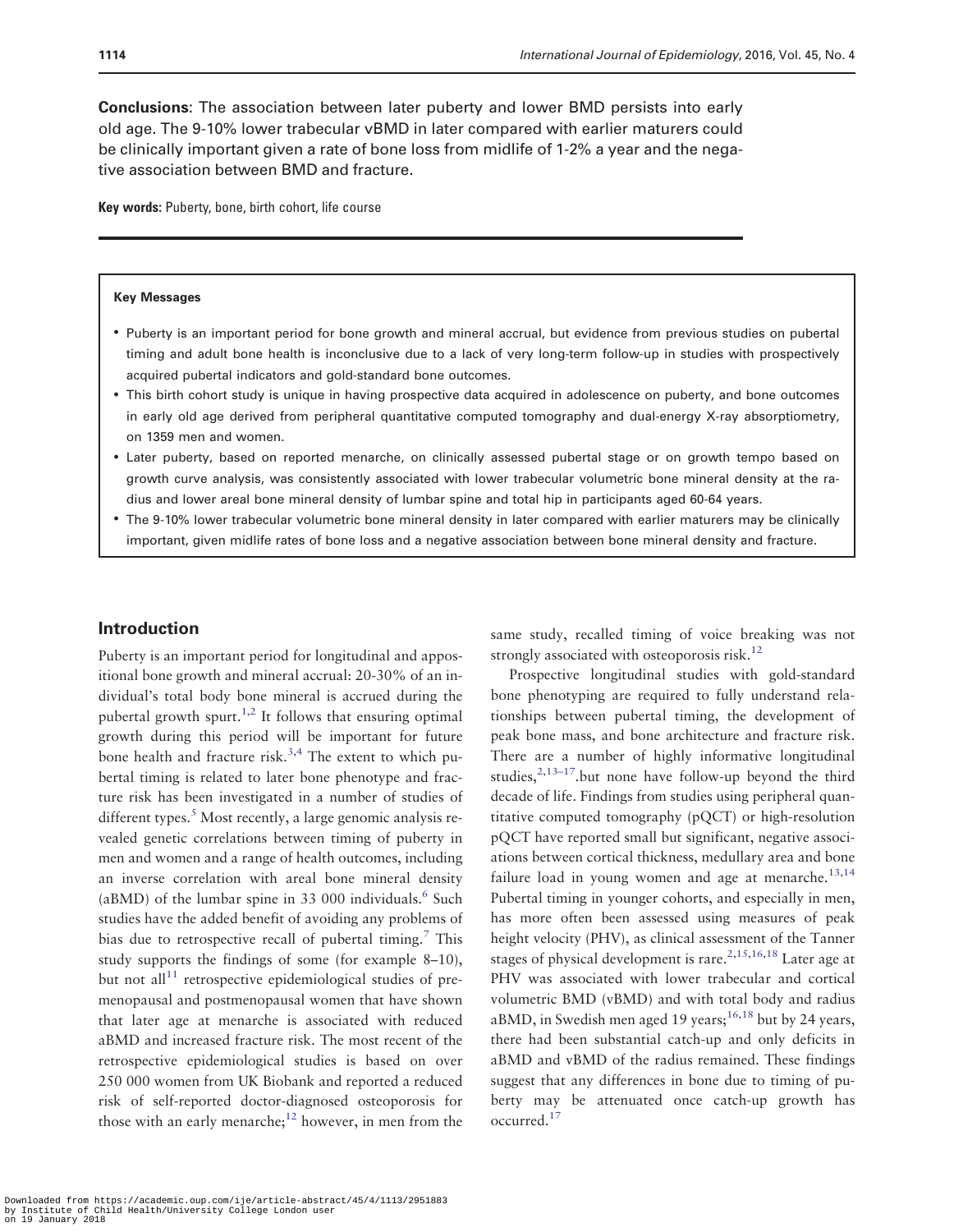The MRC National Survey of Health and Development (NSHD), the oldest British birth cohort, initiated in 1946, has markers of pubertal maturation based on clinical assessments in adolescence, serial growth measures, and bone measures at 60-64 years derived from pQCT, as well as dual-energy X-ray absorptiometry (DXA), in a large sample of men and women. We have previously described in this cohort associations between height and weight gain at different stages of growth, and bone phenotype at 60-64 years[.19](#page-11-0) Some of those differences described may have been due to pubertal timing. Therefore the first aim of the current study was to investigate the effect of age at menarche and pubertal stage, acquired during adolescence, on pQCT and DXA-derived bone outcomes in early old age. The second aim was to compare the these relationships with those between pubertal growth markers of tempo, derived using an instrument for longitudinal growth curve analysis called the Superimposition by Translation and Rotation (SITAR) model, $^{20,21}$  and the bone parameters.

## Methods

#### Sample

The NSHD is cohort study of 2815 men and 2547 women followed up since their birth in a week in March 1946 in England, Scotland and Wales. At the 24th follow-up, when study members were aged between 60 and 64 years, 2856 were still alive and had a known current address in mainland Britain. Participants were invited for assessment at one of six clinical research facilities (CRFs); those unable or unwilling to travel were offered a home visit by a re-search nurse.<sup>[22](#page-11-0)</sup> A total 2229 participants out of the 2856 invited (78%) underwent assessment: 1690 attended a CRF and the remaining 539 were seen in their homes. $^{23}$  $^{23}$  $^{23}$  A total of 778 participants had died. Of the remaining participants, 570 were living abroad, 594 had previously withdrawn from the study and 564 were lost to follow-up.

#### Bone health assessment at 60-64 years

Of those attending a CRF, 792 men and 866 women underwent a DXA and 658 men and 697 women had a pQCT scan of the radius (non-dominant side). DXA scans were acquired in all six CRFs using the QDR 4500 Discovery (Hologic Inc, Bedford, MA), and in five CRFs pQCT data using a XCT 2000 (Stratec, Pforzheim, Germany) scanner were additionally collected. Details of scan acquisition and cross-calibration have been previously described[.19](#page-11-0) Standard manufacturer protocols were followed for data acquisition. Machine variability between centres was monitored using the European Spine Phantom

and the pQCT scanners using the European Forearm phantom and, where necessary, cross-calibration was performed. Standard manufacturer procedures were followed for daily Quality Assurance/Quality Control and all phantom and scan analyses were centralized to one centre (JEA) for grading, analysis and collation of a harmonized database. Repeat precision was determined in one centre and was < 1% for DXA measurements, and for pQCT ranged between 1% and 3%.

The bone outcomes for this analysis were pQCTderived measures at the radius distal 4% site of trabecular and total vBMD and distal cross-sectional area (CSA), and at the radius 50% site of CSA of the diaphysis and the medullary cavity (medullary CSA), cortical vBMD and polar strength strain index (SSI), an *in vivo* estimate of bone strength.<sup>24</sup> DXA-derived measurements of areal BMD for lumbar spine (L1 L4) and total hip were also obtained.

## Pubertal timing

Reports of pubertal timing were obtained in 1961 when study members were aged 14-15 years (mean 14.5, range 14.3-15.2 years), when they underwent a medical examin-ation and interview by a school doctor.<sup>[25](#page-11-0)</sup> Age at menarche was obtained from mothers' reports at the examination. For 94 of the 188 girls who had not reached menarche by the time of the examination, retrospective reports from woman study members were later obtained from a postal questionnaire at age 48. Age at menarche in years was used for descriptive analyses, and modelled as months since birth. In boys, the school doctor assessed: the development of genitalia (advanced or complete, early or infantile); voice breaking (completely broken, starting to break, not yet started); visible pubic hair (profuse, sparse, none); and visible axillary hair (yes or no). Based on these observations, boys were classified as fully mature (advanced development of genitalia, profuse pubic hair and axillary hair, and voice broken), advanced puberty (advanced development of genitalia, but at least one other indicator not fully mature), early puberty (early development of genitalia, and some pubic or axillary hair or voice starting to break) and pre-adolescent (infantile genitalia or early adolescent geni-talia, no pubic or axillary hair and voice not broken).<sup>[26](#page-11-0)</sup>

Individual patterns of height growth during puberty were estimated using the SITAR model of growth curve analysis[.20,21](#page-11-0) Data were collected using standardized protocols at ages 2, 4, 6, 7, 11 and 15, and self-reported at ages 20 and 26. To provide additional information at intermediate ages, the NSHD data were augmented by height data between 5 and 19 years from the ALSPAC cohort, $27$ as described by Cole et  $al.^{21}$  $al.^{21}$  $al.^{21}$ . The SITAR model summarizes each individual's growth curve in terms of three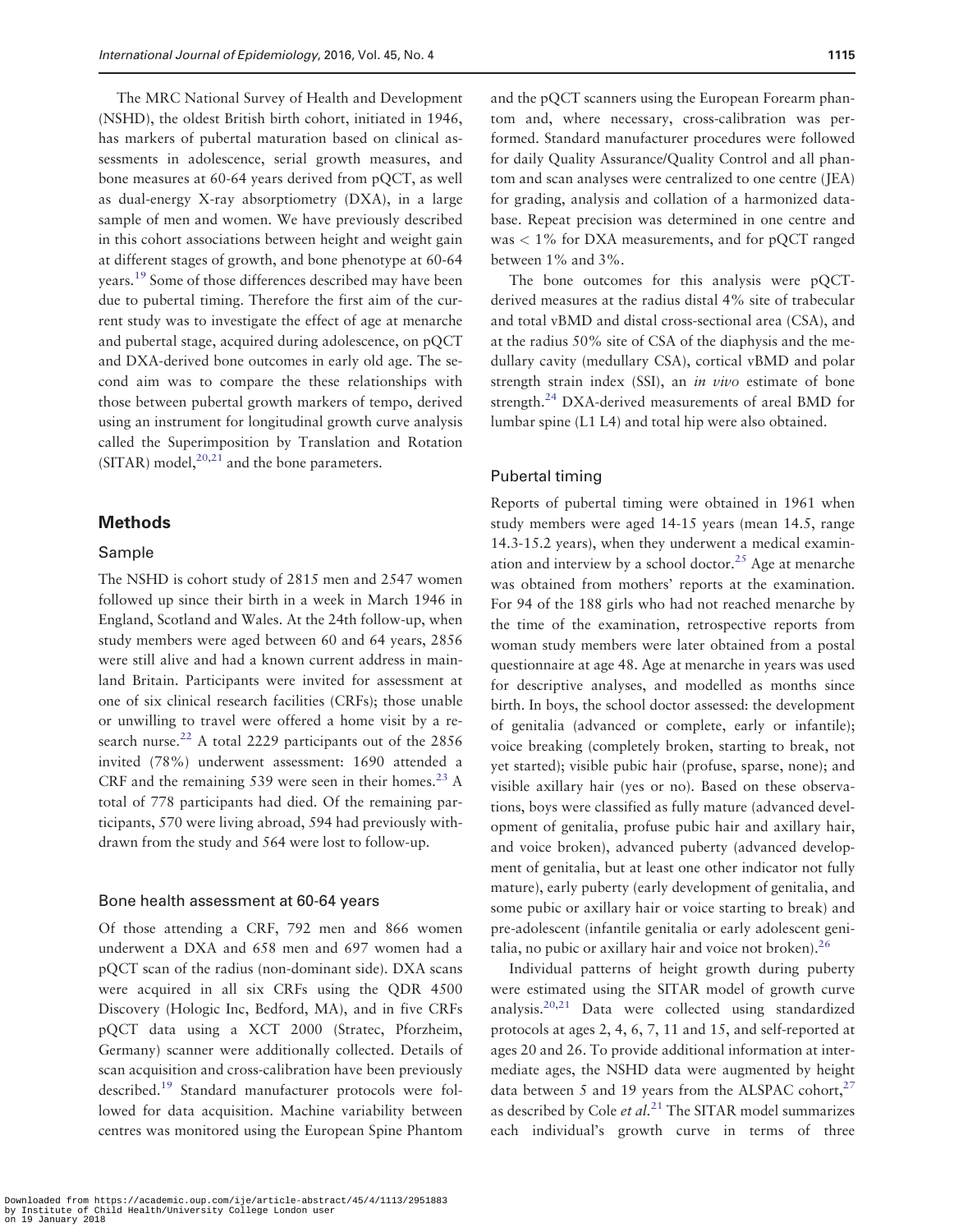parameters: size, tempo and velocity, each expressed relative to the mean curve. The model is estimated as a mixed effects growth model with a cubic B-spline mean curve, including both fixed and random (subject-specific) effects for size, tempo and velocity. For the purposes of this paper, we present only height tempo data, as these indicate the timing of puberty which is the focus of the current paper. A negative height tempo indicates earlier puberty, positive indicates later puberty. Details of the other SITAR variables are given in Cole et  $al.^{21}$  $al.^{21}$  $al.^{21}$ 

## Covariables

Current body size was assessed by height (m) and weight (kg), according to a standard protocol. Smoking was split into two categories, cigarette smokers versus non-smokers at 60-64 years. According to the Registrar General's social class classification, social class was categorized based on the participant's occupation at age 53 years (or at other ages if missing,  $n = 4$ ) to split those who were in the manual social classes from those in the non-manual social classes in adulthood. Other potential confounders or mediators that were investigated in additional analyses were: leisure-time physical activity (distinguishing those who were most active (reporting vigorous leisure time activity more than fibe times a month) from those less active (one to four times a month) or inactive; $28$  and certain health conditions assessed at age 60-64 years and detailed else-where.<sup>[29](#page-11-0)</sup> We included a set of cardiometabolic health conditions (cardiovascular disease, hypertension, raised cholesterol and diabetes) and a second set of conditions (liver disease, thyroid disease and psychiatric problems) that may be relevant for bone.

In women, age when periods ceased naturally or because of hysterectomy or bilateral oophorectomy was obtained from information on menstrual irregularity and date of last menstrual period or any operation to remove the uterus or ovaries. Information was collected in annual postal questionnaires from age 47 to 54 years and at 57 years, and from face-to-face interviews with trained research nurses at 43, 53 and 60-64 years of age. $30$ 

#### Statistical analysis

Of those who had a DXA or pQCT scan, 75% also had reports of pubertal timing. R version 3.2 ([www.R-project.](http://www.R-project.org) [org](http://www.R-project.org)) was used to fit the SITAR model and generate the SITAR random effects. For all other analyses, Stata v10.1 was used. Regression models used natural logarithms for all bone variables for comparative purposes. The coefficients from these models are presented as the percentage difference in the bone outcome by category, or per unit increase.

#### Age at menarche and pubertal stage

Initial adjustments were for current body size (height and weight at 60-64 years), and then for current smoking and adult social class. In women, additional adjustments were made for age at period cessation in a subset of women where those data were available. In a set of further analyses, we additionally adjusted for physical activity, cardiometabolic conditions, and liver disease, thyroid disease and psychiatric problems. We also re-ran the analyses excluding 11% with osteoporosis, based on bone density T-score from the DXA scan  $\leq$  2.5 at spine, femoral neck or hip.<sup>[29](#page-11-0)</sup>

To make an equivalent comparison between men and women that compared those with the earliest and latest pubertal timing, we calculated the percentage difference in the bone outcomes for a 5-year difference in age at menarche and the percentage difference between men who were fully mature and pre-adolescent at age 14.5 years.

#### SITAR analysis of height tempo

Using the same participants with reported pubertal timing, the percentage difference in each of the bone outcomes by the derived SITAR parameter of height tempo was derived. The models first included height tempo unadjusted, and then additionally included current height and weight. To compare the estimates for tempo with those based on reported pubertal timing, we calculated the percentage difference for a 5-year difference in timing of puberty for women (10.5 to 15.5 years) and men (11.5 to 16.5 years).

## **Results**

In the sample of 704 women and 655 men with at least one bone outcome and reported pubertal timing, mean age at menarche was 13.0 years (standard deviation (SD) 1 year, 2 months); and by 14.5 years, 26% of the boys were fully mature, 30% were advanced, 34% were at an early stage and 10% were still pre-adolescent. Descriptions of the bone outcomes, puberty indicators and covariables are shown in [Table 1.](#page-4-0)

## Mean differences in bone size, density and strength by pubertal timing

In women, age at menarche was not associated with any measures of CSA (diaphysis, medullary or distal radius); nor was it associated with polar SSI ([Table 2a](#page-5-0)). However, later age at menarche was associated with lower total and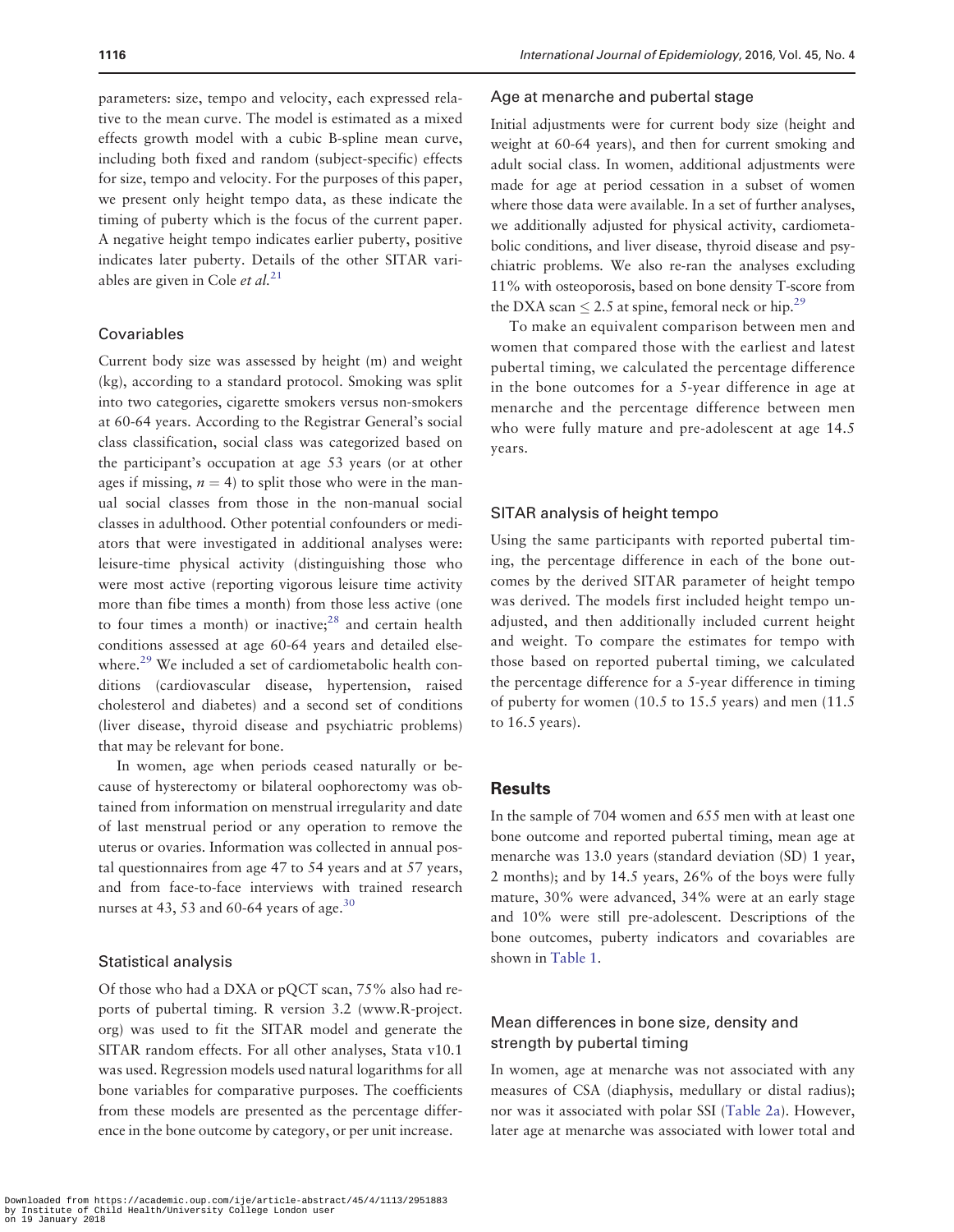<span id="page-4-0"></span>

| <b>Table 1.</b> Characteristics of 655 men and 704 women from the MRC National Survey of Health and Development with at least one |
|-----------------------------------------------------------------------------------------------------------------------------------|
| bone measure and information on age at menarche or pubertal stage                                                                 |

| Measures                                 | Men |            | Women |                                   |  |  |
|------------------------------------------|-----|------------|-------|-----------------------------------|--|--|
|                                          | No. | Mean (SD)  | No.   | Mean (SD)                         |  |  |
| pQCT measures                            |     |            |       |                                   |  |  |
| pQCT-cortical sites                      |     |            |       |                                   |  |  |
| 50% radius                               |     |            |       |                                   |  |  |
| Diaphysis CSA (mm <sup>2</sup> )         | 547 | 155(23)    | 571   | 113(16)                           |  |  |
| Medullary CSA (mm <sup>2</sup> )         | 546 | 43(14)     | 569   | 35(12)                            |  |  |
| Polar SSI $\text{(mm}^3)$                | 543 | 348 (70)   | 572   | 211(43)                           |  |  |
| pQCT-trabecular sites                    |     |            |       |                                   |  |  |
| Distal radius (4%)                       |     |            |       |                                   |  |  |
| Distal CSA (mm <sup>2</sup> )            | 547 | 171 (34)   | 566   | 133(24)                           |  |  |
| pQCT-50% radius                          |     |            |       |                                   |  |  |
| Cortical vBMD (mg/cm <sup>3</sup> )      | 547 | 1159 (35)  | 572   | 1148.2 (39)                       |  |  |
| pQCT-distal radius (4%)                  |     |            |       |                                   |  |  |
| Trabecular vBMD ( $mg/cm3$ )             | 546 | 205(41)    | 565   | 173(42)                           |  |  |
| Total density vBMD (mg/cm <sup>3</sup> ) | 547 | 391 (67)   | 566   | 332(71)                           |  |  |
| DXA measures                             |     |            |       |                                   |  |  |
| $DXA$ aBMD ( $g/cm2$ )                   |     |            |       |                                   |  |  |
| Spine L1-L4 aBMD                         | 652 | 1.05(0.18) | 699   | 0.95(0.16)                        |  |  |
| Total hip aBMD                           | 645 | 1.00(0.14) | 695   | 0.87(0.13)                        |  |  |
| Current body size                        |     |            |       |                                   |  |  |
| Height (m) at 60-64 years                | 655 | 1.75(0.06) | 704   | 1.62(0.06)                        |  |  |
| Weight (kg) at 60-64 years               | 655 | 85 (13.1)  | 704   | 72(14.2)                          |  |  |
| Pubertal timing indicators               |     |            |       |                                   |  |  |
| Age at menarche (years months)           | n/a |            | 704   | 13years 0 months (1year 2 months) |  |  |
|                                          |     | $\%$       | $\%$  | $\%$                              |  |  |
| Age at menarche                          | n/a |            |       |                                   |  |  |
| $9 - 10$                                 |     |            | 24    | 3.4                               |  |  |
| 11                                       |     |            | 91    | 12.9                              |  |  |
| 12                                       |     |            | 214   | 30.4                              |  |  |
| 13                                       |     |            | 243   | 34.5                              |  |  |
| 14                                       |     |            | 98    | 13.9                              |  |  |
| 15-19                                    |     |            | 34    | 4.8                               |  |  |
| Total $(= 100\%)$                        |     |            | 704   |                                   |  |  |
| Pubertal stage (14.5 year)               |     |            |       |                                   |  |  |
| Fully mature                             | 168 | 25.6       |       |                                   |  |  |
| Advanced                                 | 200 | 30.5       |       |                                   |  |  |
| Early                                    | 222 | 33.9       |       |                                   |  |  |
| Pre-adolescent                           | 65  | 9.9        |       |                                   |  |  |
| Total $(= 100\%)$                        | 655 |            |       |                                   |  |  |
| Development of genitalia                 |     |            |       |                                   |  |  |
| Advanced or complete                     | 368 | 56.2       |       |                                   |  |  |
| Early                                    | 263 | 40.1       |       |                                   |  |  |
| Pre-adolescent                           | 24  | 3.7        |       |                                   |  |  |
| Total $(= 100\%)$                        | 655 |            |       |                                   |  |  |
| Broken voice                             |     |            |       |                                   |  |  |
| Completely broken                        | 245 | 37.6       |       |                                   |  |  |
| Starting to break                        | 235 | 36.0       |       |                                   |  |  |
| Not yet broken                           | 172 | 26.4       |       |                                   |  |  |
| Total $(=100\%)$                         | 652 |            |       |                                   |  |  |
| Pubic hair                               |     |            |       |                                   |  |  |
| Profuse                                  | 313 | 47.9       |       |                                   |  |  |

(Continued)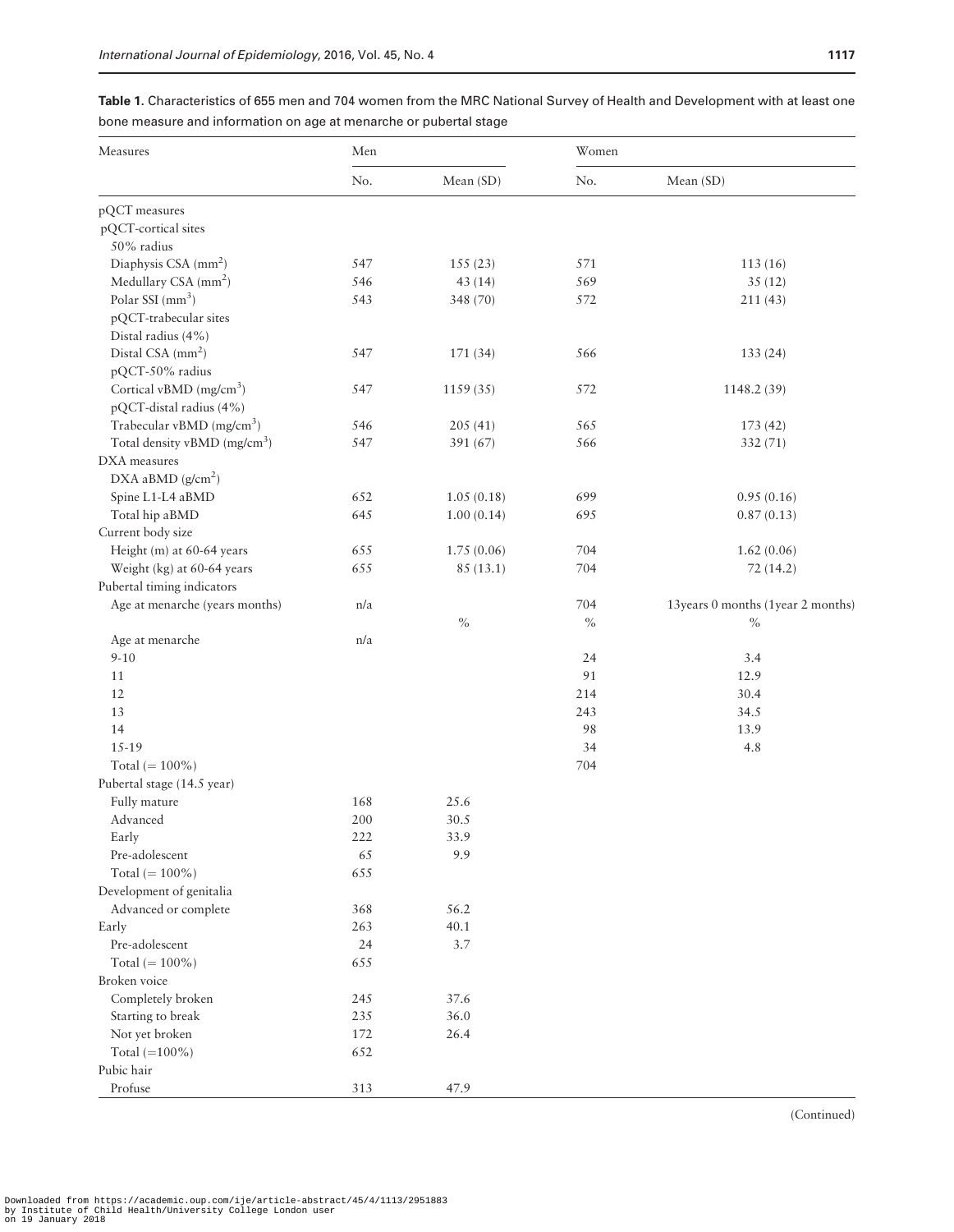#### <span id="page-5-0"></span>Table 1. Continued

| Measures                        | Men |           | Women |           |  |  |
|---------------------------------|-----|-----------|-------|-----------|--|--|
|                                 | No. | Mean (SD) | No.   | Mean (SD) |  |  |
| Sparse                          | 263 | 40.3      |       |           |  |  |
| None                            | 77  | 11.8      |       |           |  |  |
| Total $(= 100\%)$               | 653 |           |       |           |  |  |
| Axillary hair                   |     |           |       |           |  |  |
| Yes                             | 368 | 56.5      |       |           |  |  |
| No                              | 283 | 43.5      |       |           |  |  |
| Total $(= 100\%)$               | 651 |           |       |           |  |  |
| Covariables                     |     |           |       |           |  |  |
| Smoking                         |     |           |       |           |  |  |
| N <sub>o</sub>                  | 584 | 89.9      | 626   | 89.4      |  |  |
| Yes                             | 66  | 10.1      | 74    | 10.6      |  |  |
| Total $(=100\%)$                | 650 |           | 700   |           |  |  |
| Own adult social class          |     |           |       |           |  |  |
| Non-manual                      | 473 | 72.2      | 562   | 79.8      |  |  |
| Manual                          | 182 | 27.8      | 142   | 20.2      |  |  |
| Total $(= 100\%)$               | 655 |           | 704   |           |  |  |
| Age at period cessation (years) |     |           |       |           |  |  |
| 27-39                           |     |           | 40    | 7.0       |  |  |
| $40 - 44$                       |     |           | 57    | 9.9       |  |  |
| 45-49                           |     |           | 131   | 22.9      |  |  |
| 50-52                           |     |           | 159   | 27.7      |  |  |
| $53 - 55$                       |     |           | 126   | 22.0      |  |  |
| 56-62                           |     |           | 60    | $10.5\,$  |  |  |
| Total $(= 100\%)$               |     |           | 573   |           |  |  |

Table 2a. Mean and standard deviation (SD) for pQCT-derived outcomes at 60-64 years by age at menarche, women

|                                         |     | Age at menarche           |                   |                   |                   |                   |                      |                                     |       |  |
|-----------------------------------------|-----|---------------------------|-------------------|-------------------|-------------------|-------------------|----------------------|-------------------------------------|-------|--|
|                                         |     | $9 - 10$<br>No. Mean (SD) | 11<br>Mean $(SD)$ | 12<br>Mean $(SD)$ | 13<br>Mean $(SD)$ | 14<br>Mean $(SD)$ | 15-19<br>Mean $(SD)$ | Totalsample P-value*<br>Mean $(SD)$ |       |  |
| pQCT                                    |     |                           |                   |                   |                   |                   |                      |                                     |       |  |
| Distal CSA mm <sup>2</sup> $(4\%)$      | 566 | 132(23)                   | 132(24)           | 130(24)           | 134(25)           | 136(24)           | 129(24)              | 133(24)                             | 0.3   |  |
| Diaphysis CSA mm <sup>2</sup> $(50\%)$  | 571 | 111(12)                   | 113(17)           | 115(17)           | 111(16)           | 112(14)           | 112(18)              | 113(16)                             | 0.3   |  |
| Medullary CSA mm <sup>2</sup> $(50\%)$  | 570 | 31(9)                     | 34(13)            | 37(13)            | 36(12)            | 35(12)            | 35(13)               | 35(12)                              | 0.7   |  |
| Polar SSI mm <sup>3</sup> $(50\%)$      | 572 | 212(34)                   | 217(45)           | 214(45)           | 207(42)           | 208(39)           | 211(39)              | 211(43)                             | 0.1   |  |
| Total vBMD mg/cm <sup>3</sup> $(4\%)$   | 566 | 351 (82)                  | 339(69)           | 340 (74)          | 322(70)           | 318 (64)          | 337 (69)             | 332 (71)                            | 0.01  |  |
| Trabecular vBMD mg/cm <sup>3</sup> (4%) | 565 | 178 (40)                  | 177(41)           | 179 (46)          | 169(41)           | 168(35)           | 158(40)              | 173(42)                             | 0.004 |  |
| Cortical vBMD mg/cm <sup>3</sup> (50%)  |     | 572 1157 (33)             | 1146 (44)         | 1146 (40)         | 1149(40)          | 1152(33)          | 1151 (40)            | 1148 (39)                           | 0.5   |  |
| <b>DXA</b>                              |     |                           |                   |                   |                   |                   |                      |                                     |       |  |
| Lumbar spine aBMD $g/cm^2$              | 699 | 0.98(0.14)                | 0.98(0.18)        | 0.95(0.16)        | 0.95(0.16)        | 0.92(0.15)        | 0.91(0.16)           | 0.95(0.16)                          | 0.006 |  |
| Total hip aBMD $g/cm2$                  | 695 | 0.90(0.14)                | 0.90(0.13)        | 0.87(0.12)        | 0.86(0.13)        | 0.85(0.12)        | 0.84(0.12)           | 0.87(0.13)                          | 0.001 |  |

\*P-values from regression models with logged bone outcomes and including age at menarche in months since birth as a continuous variable.

trabecular vBMD and lumbar spine and total hip aBMD (Table 2a).

In men, early puberty at 14.5 years was associated with smaller diaphysis and medullary CSA, but not distal CSA, and with lower polar SSI ([Table 2b\)](#page-6-0). Later pubertal maturation was associated with lower mean values of trabecular vBMD and lumbar spine and total hip aBMD, and higher mean values of cortical vBMD; but there were no differences in total vBMD. All the indicators of pubertal maturation (axillary hair, pubic hair and voice breaking)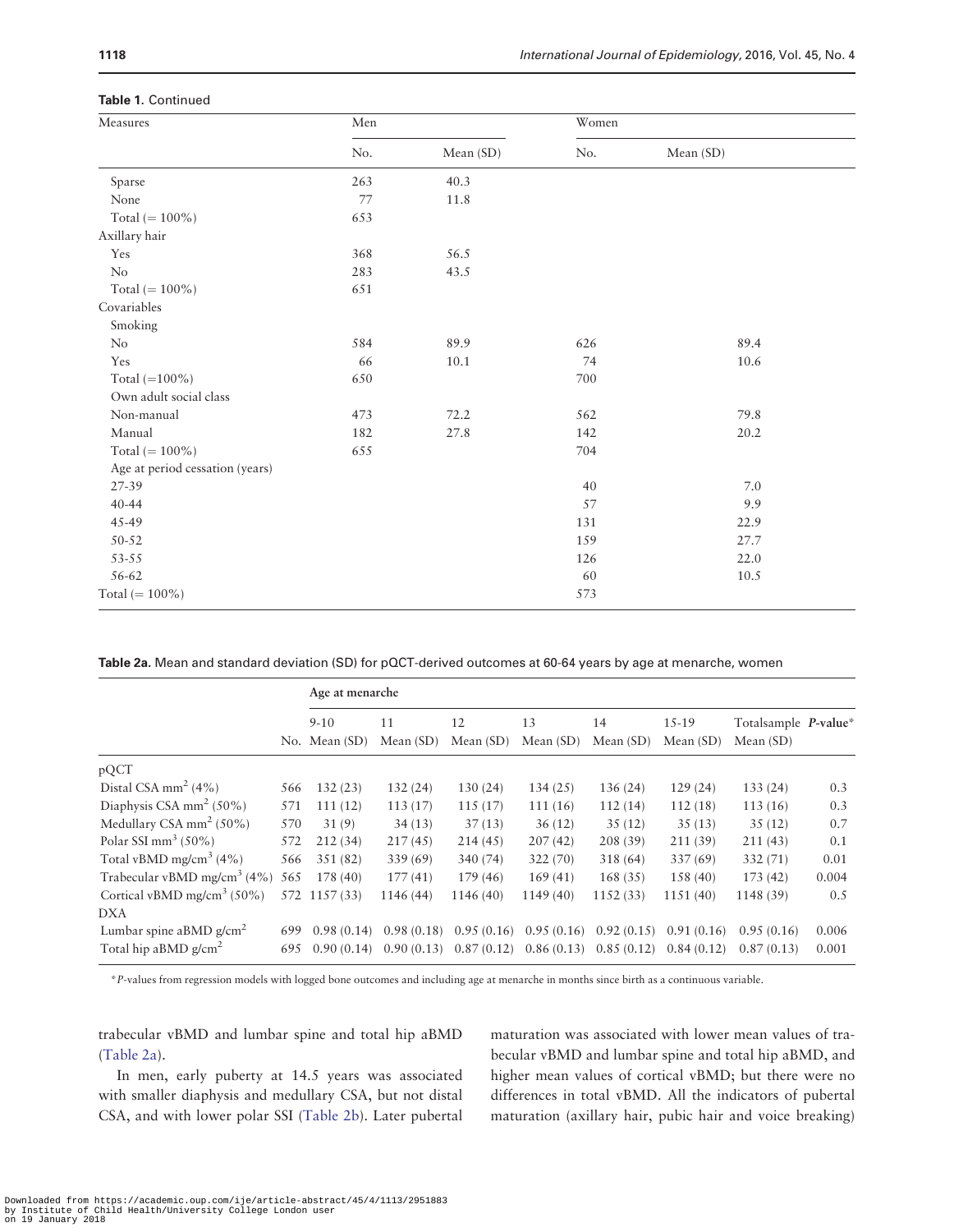|                                            |     | Pubertal stage              |                         |                      |                               |                             |            |
|--------------------------------------------|-----|-----------------------------|-------------------------|----------------------|-------------------------------|-----------------------------|------------|
|                                            | No. | Fully mature<br>Mean $(SD)$ | Advanced<br>Mean $(SD)$ | Early<br>Mean $(SD)$ | Pre-adolescent<br>Mean $(SD)$ | Total sample<br>Mean $(SD)$ | $P$ -value |
| pQCT                                       |     |                             |                         |                      |                               |                             |            |
| Distal CSA mm <sup>2</sup> $(4\%)$         | 547 | 172 (38)                    | 174 (31)                | 170 (33)             | 167(32)                       | 171 (34)                    | 0.3        |
| Diaphysis CSA $mm^2$ (50%)                 | 547 | 159(25)                     | 155(21)                 | 152(22)              | 153(22)                       | 154(23)                     | 0.01       |
| Medullary CSA mm <sup>2</sup> $(50\%)$     | 546 | 45(16)                      | 44(14)                  | 41(12)               | 41(14)                        | 43(14)                      | 0.02       |
| Polar SSI mm <sup>3</sup> $(50\%)$         | 543 | 358 (77)                    | 349(64)                 | 342 (72)             | 340(61)                       | 348 (70)                    | 0.03       |
| Total vBMD mg/cm <sup>3</sup> $(4\%)$      | 547 | 403(71)                     | 384 (67)                | 388 (64)             | 397 (71)                      | 391 (67)                    | 0.3        |
| Trabecular vBMD mg/cm <sup>3</sup> $(4\%)$ | 546 | 216(43)                     | 205(41)                 | 201(40)              | 197(41)                       | 205(41)                     | < 0.001    |
| Cortical vBMD mg/cm <sup>3</sup> (50%)     | 547 | 1153 (37)                   | 1159(35)                | 1161(33)             | 1162(31)                      | 1159(35)                    | 0.03       |
| <b>DXA</b>                                 |     |                             |                         |                      |                               |                             |            |
| Lumbar spine aBMD $g/cm^2$                 | 652 | 1.08(0.18)                  | 1.04(0.19)              | 1.05(0.17)           | 1.01(0.15)                    | 1.05(0.18)                  | 0.02       |
| Total hip aBMD $g/cm^2$                    | 645 | 1.02(0.14)                  | 1.00(0.16)              | 0.99(0.14)           | 0.97(0.15)                    | 1.00(0.14)                  | 0.01       |

<span id="page-6-0"></span>Table 2b. Mean and standard deviation (SD) for pQCT-derived and DXA-derived outcomes at 60-64 years by pubertal stage at 14.5 years, men

\*P-values from regression models with logged bone outcomes and including pubertal stage as a continuous variable.

showed similar patterns with these bone parameters [\(Supplementary Tables 1-4,](http://ije.oxfordjournals.org/lookup/suppl/doi:10.1093/ije/dyw131/-/DC1) available as [Supplementary](http://ije.oxfordjournals.org/lookup/suppl/doi:10.1093/ije/dyw131/-/DC1) [data](http://ije.oxfordjournals.org/lookup/suppl/doi:10.1093/ije/dyw131/-/DC1) at IJE online).

## Regression models for age at menarche and pubertal stage

In women with complete data ( $n = 573$  for pQCT-derived measures and 704 for DXA-derived measures), a 5-year increase in age at menarche was associated with an 11% (95% CI -19%, -3%,  $P = 0.01$ ) lower trabecular vBMD (Table 3a, model 1). Adjusting for current height and weight attenuated this estimate somewhat (-8%, 95% CI - 17%, 0.5%;  $P = 0.07$  (Table 3a, model 2). There was no further attenuation after adjusting for smoking and social class [\(Table 3a,](#page-7-0) model 3). The associations for total vBMD and aBMD in lumbar spine and total hip were in the same direction but slightly weaker; no other associations were observed. In the subset of women with age at period cessation, the association between age at menarche and BMD was attenuated after adjustment for body size, particularly for trabecular vBMD, but not on further adjustment for age at period cessation or other confounders [\(Supplementary Table 5](http://ije.oxfordjournals.org/lookup/suppl/doi:10.1093/ije/dyw131/-/DC1), available as [Supplementary data](http://ije.oxfordjournals.org/lookup/suppl/doi:10.1093/ije/dyw131/-/DC1) at IJE online).

In men ( $n = 550$  for pQCT-derived measures and 655 for the DXA-derived measures), the differences in CSA between those assessed as pre-adolescent compared with those fully mature was greatest for medullary CSA (-10%, 95% CI - 19%,  $-1\%$ ;  $P = 0.02$ ); adjusting for height and weight attenuated these differences, but additionally adjusting for smoking and social class did not (Table 3b, models 1-3). The

Downloaded from https://academic.oup.com/ije/article-abstract/45/4/1113/2951883 by Institute of Child Health/University College London user on 19 January 2018

corresponding difference in trabecular vBMD was -9% (95% CI -15%, -4%;  $P = 0.001$ ), with almost no attenuation after adjustment for current height and weight (-9%, 95% CI -14%, -4%;  $P = 0.001$  or for smoking and social class (Table 3b models 1-3). In contrast, those assessed as pre-adolescent had higher cortical vBMD (0.9%, 95% CI 0.1, 1.7,  $p = 0.02$ ); this was not attenuated after further adjustment. Negative associations were also seen for aBMD in lumbar spine and total hip, but these were attenuated after adjustment for confounders. The difference in polar SSI was  $-6\%$  (95% CI  $-11\%$ ,  $-0.8\%$ ;  $P = 0.02$ ), and this was also reduced after adjustment for body size (-4%, 95% CI -9%,  $0.5\%$ ;  $P = 0.08$ ) but not after adjusting for smoking and social class ([Table 3b,](#page-7-0) models 1-3). Regression models substituting pubertal stage for the separate pubertal indicators in turn (axillary hair, public hair, genitalia and broken voice) all showed similar patterns. The results remained the same upon additional adjustments for physical activity and certain health conditions (cardiometabolic disorders, liver disease, thyroid disease or psychiatric problems). Excluding those with osteoporosis had only a minor effect on the estimates.

## Regression models for SITAR growth parameters

The negative coefficients for height tempo in men and women are consistent with our findings of later pubertal timing, being associated with lower trabecular vBMD, and spine and total hip aBMD ([Table 4\)](#page-8-0). Height tempo was also associated with total and trabecular vBMD, and with spine and total hip aBMD in men. In most cases the height tempo effects were larger than those based on reported pubertal timing, though the confidence intervals were also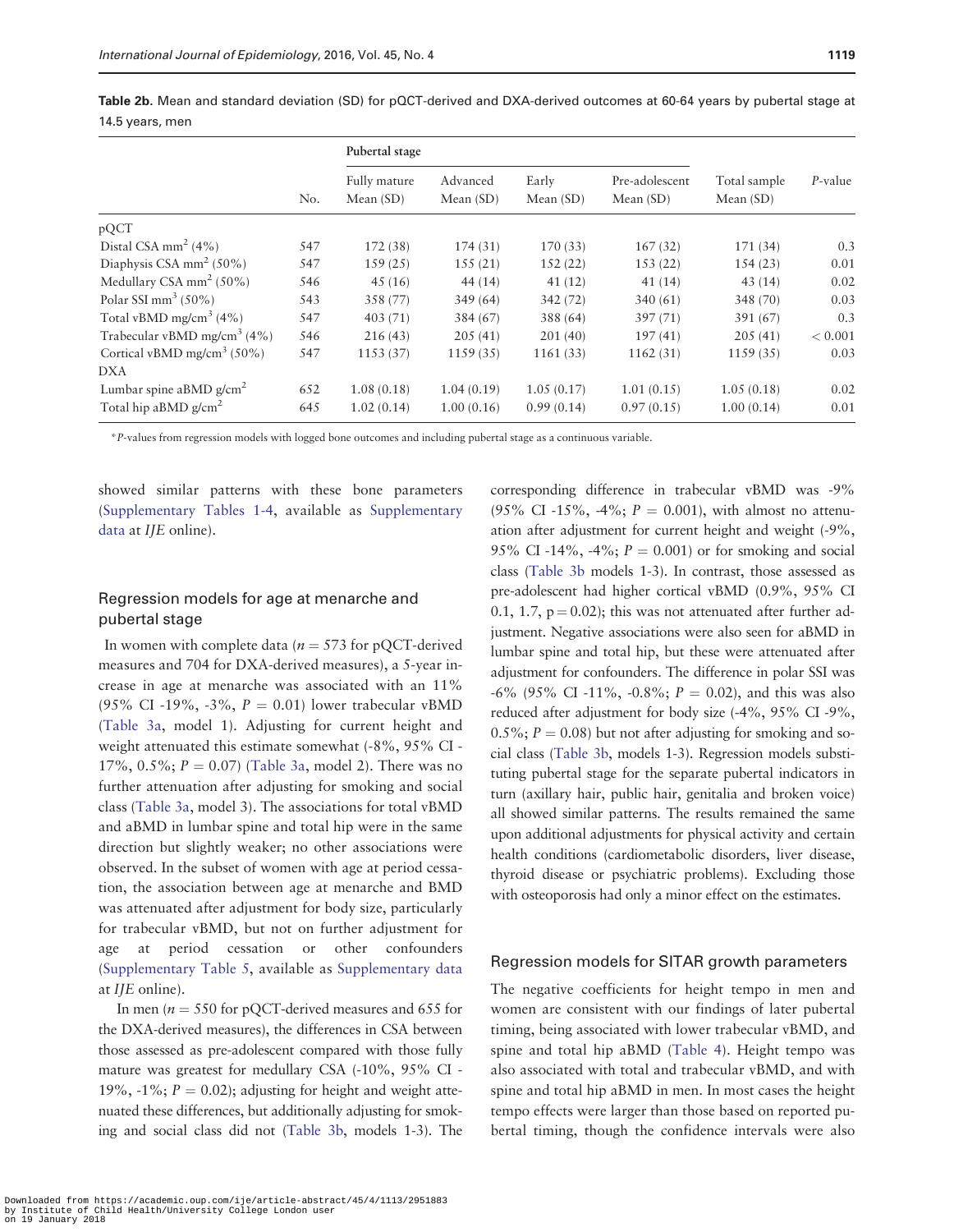|                                               | No. | Unadjusted |               |            | Adjusted for | height & weight |            |        | Additionally adjusted for<br>smoking and adult social class |            |
|-----------------------------------------------|-----|------------|---------------|------------|--------------|-----------------|------------|--------|-------------------------------------------------------------|------------|
|                                               |     | $%$ diff   | 95% CI        | $P$ -value | % diff       | 95% CI          | $P$ -value | % diff | 95% CI                                                      | $P$ -value |
| pQCT measures                                 |     |            |               |            |              |                 |            |        |                                                             |            |
| pQCT-cortical sites                           |     |            |               |            |              |                 |            |        |                                                             |            |
| 50% radius                                    |     |            |               |            |              |                 |            |        |                                                             |            |
| Diaphysis CSA (mm <sup>2</sup> )              | 567 | $-2.5$     | $-7.1, 2.12$  | 0.3        | $-3.3$       | $-7.5, 1.0$     | 0.1        | $-3.3$ | $-7.6, 0.9$                                                 | 0.1        |
| Medullary CSA (mm <sup>2</sup> )              | 565 | 0.8        | $-10.4, 12$   | 0.9        | $-2.2$       | $-13.4, 8.9$    | 0.7        | $-2.5$ | $-13.7, 8.7$                                                | 0.7        |
| Polar stress strain<br>index $\rm (mm^3)$     | 568 | $-4.1$     | $-10.6, 2.5$  | 0.2        | $-4.9$       | $-11.1, 1.2$    | 0.1        | $-4.9$ | $-11.1 \text{ to } 1.3$                                     | 0.1        |
| pQCT-trabecular sites                         |     |            |               |            |              |                 |            |        |                                                             |            |
| Distal radius $(4\%)$                         |     |            |               |            |              |                 |            |        |                                                             |            |
| Distal CSA $(mm2)$                            | 562 | 3.6        | $-2.7, 9.9$   | 0.3        | 2.0          | $-4.1, 8.0$     | 0.5        | 2.1    | $-3.9, 8.2$                                                 | 0.5        |
| pQCT-50% radius                               |     |            |               |            |              |                 |            |        |                                                             |            |
| Cortical vBMD<br>(mg/cm <sup>3</sup> )        | 568 | 0.2        | $-0.9, 1.4$   | 0.7        | 0.4          | $-0.8, 1.5$     | 0.5        | 0.4    | $-0.7, 1.6$                                                 | 0.5        |
| pQCT-distal<br>radius $(4\%)$                 |     |            |               |            |              |                 |            |        |                                                             |            |
| Trabecular<br>$vBMD$ (mg/cm <sup>3</sup> )    | 561 | $-11$      | $-19.3, -2.5$ | 0.01       | $-8.0$       | $-16.6, 0.5$    | 0.07       | $-8.1$ | $-16.7, 0.5$                                                | 0.07       |
| Total density<br>$vBMD$ (mg/cm <sup>3</sup> ) | 562 | $-8$       | $-15.1, -0.9$ | 0.03       | $-5.5$       | $-12.7, 1.7$    | 0.1        | $-5.7$ | $-12.9, 1.5$                                                | 0.1        |
| DXA measures                                  |     |            |               |            |              |                 |            |        |                                                             |            |
| DXA aBMD $(g/cm2)$                            |     |            |               |            |              |                 |            |        |                                                             |            |
| Spine L1-L4 aBMD                              | 695 | $-7.2$     | $-12.4, -2.1$ | 0.006      | $-4.8$       | $-9.9, 0.3$     | 0.06       | $-4.8$ | $-9.9, 0.3$                                                 | 0.06       |
| Total hip aBMD                                | 691 | $-8.2$     | $-12.6, -3.8$ | < 0.001    | $-4.3$       | $-8.3, -0.3$    | 0.04       | $-4.2$ | $-8.1$ to $-0.1$                                            | 0.04       |

<span id="page-7-0"></span>Table 3a. Percentage difference in DXA-derived and pQCT-derived outcomes for a 5-year difference (diff) in age at menarche , additionally adjusted for current height and weight, smoking and adult social class, women

Table 3b. Percentage difference in DXA-derived and pQCT-derived outcomes comparing pre-adolescent with fully mature males at 14.5 years, additionally adjusted for current height and weight, smoking and adult social class, men

|                                              |     | Unadjusted       |                    |               | weight | Adjusted for height & |            | Additionally adjusted for<br>smoking and adult social class |                         |            |  |
|----------------------------------------------|-----|------------------|--------------------|---------------|--------|-----------------------|------------|-------------------------------------------------------------|-------------------------|------------|--|
|                                              | No. |                  | $%$ diff $95\%$ CI | P-value       | % diff | 95% CI                | $P$ -value | $%$ diff                                                    | 95% CI                  | $P$ -value |  |
| pQCT measures                                |     |                  |                    |               |        |                       |            |                                                             |                         |            |  |
| pQCT-cortical sites                          |     |                  |                    |               |        |                       |            |                                                             |                         |            |  |
| 50% radius                                   |     |                  |                    |               |        |                       |            |                                                             |                         |            |  |
| Diaphysis CSA $\text{(mm}^2)$                | 542 |                  | $-5.0 -8.7, -1.2$  | 0.009         | $-3.8$ | $-7.1, -0.4$          | 0.03       | $-3.8$                                                      | $-7.1, -0.5$            | 0.03       |  |
| Medullary CSA $\text{(mm}^2)$                | 541 | $-9.9$           | $-18.6, -1.3$      | 0.02          | $-8.4$ | $-16.8, -0.02$        | 0.05       | $-8.5$                                                      | .03                     | 0.046      |  |
| Polar stress strain index (mm <sup>3</sup> ) | 538 | $-6.1$           | $-11.4, -0.8$      | 0.02          | $-4.3$ | $-9.0, 0.5$           | 0.08       | $-4.4$                                                      | $-9.0, 0.3$             | 0.07       |  |
| pQCT-trabecular sites                        |     |                  |                    |               |        |                       |            |                                                             |                         |            |  |
| Distal radius (4%)                           |     |                  |                    |               |        |                       |            |                                                             |                         |            |  |
| Distal CSA $\text{(mm}^2)$                   |     | $542 -2.7$       | $-8.1, 2.7$        | 0.3           | $-1.8$ | $-7.1, 3.5$           | 0.5        | $-1.7$                                                      | $-6.9, 3.6$             | 0.5        |  |
| pQCT-50% radius                              |     |                  |                    |               |        |                       |            |                                                             |                         |            |  |
| Cortical vBMD $(mg/cm3)$                     | 542 | 0.9 <sub>0</sub> | 0.1, 1.7           | 0.02          | 0.8    | 0.1, 1.6              | 0.04       | 0.8                                                         | 0.02, 1.6               | 0.04       |  |
| pQCT-distal radius (4%)                      |     |                  |                    |               |        |                       |            |                                                             |                         |            |  |
| Trabecular vBMD $(mg/cm3)$                   | 541 | $-9.2$           | $-14.7, -3.8$      | 0.001         | $-8.9$ | $-14.4, -3.5$         | 0.001      | $-9.2$                                                      | $-14.6 \text{ to} -3.7$ | 0.001      |  |
| Total density vBMD $(mg/cm3)$                | 542 | $-1.5$           | $-6.0, 3.1$        | $0.5^{\circ}$ | $-1.3$ | $-5.9, 3.2$           | 0.6        | $-1.6$                                                      | $-6.1, 3.0$             | 0.5        |  |
| DXA measures                                 |     |                  |                    |               |        |                       |            |                                                             |                         |            |  |
| $DXA$ aBMD ( $g/cm2$ )                       |     |                  |                    |               |        |                       |            |                                                             |                         |            |  |
| Spine L1-L4 aBMD                             | 647 | $-4.5$           | $-8.5, -0.4$       | 0.03          | $-2.7$ | $-6.4, 1.1$           | 0.2        | $-2.6$                                                      | $-6.4, 1.2$             | 0.2        |  |
| Total hip aBMD                               | 640 | $-4.5$           | $-8.0, -1.0$       | 0.01          | $-2.5$ | $-5.6, 0.7$           | 0.1        | $-2.6$                                                      | $-5.7, 0.5$             | 0.1        |  |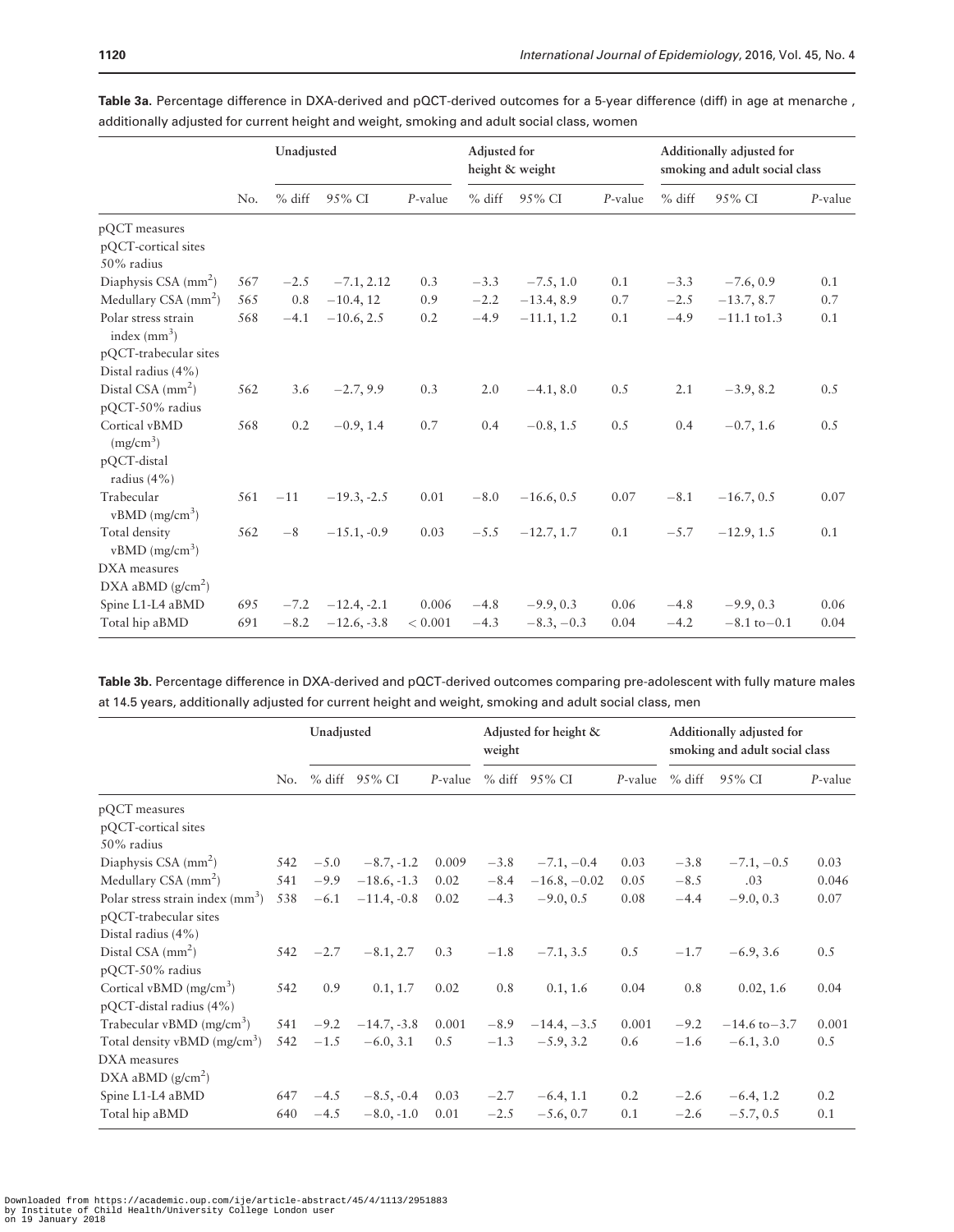#### <span id="page-8-0"></span>Table 4. Percentage difference (diff) in DXA-derived and pQCT-derived outcomes for a 5-year difference in height tempo

|                                                    | Women        |                                                                                             |               |                                 |                                                   | Men           |              |                           |               |                                 |                                                            |               |  |
|----------------------------------------------------|--------------|---------------------------------------------------------------------------------------------|---------------|---------------------------------|---------------------------------------------------|---------------|--------------|---------------------------|---------------|---------------------------------|------------------------------------------------------------|---------------|--|
|                                                    | Height tempo |                                                                                             |               |                                 |                                                   | Height tempo  |              |                           |               |                                 |                                                            |               |  |
|                                                    | Unadjusted   |                                                                                             |               | Adjusted for<br>height & weight |                                                   |               | Unadjusted   |                           |               | Adjusted for<br>height & weight |                                                            |               |  |
|                                                    | $\%$<br>diff | 95%<br>CI                                                                                   | $P-$<br>value | $\frac{0}{0}$<br>diff           | 95%<br>CI                                         | $P-$<br>value | $\%$<br>diff | 95%<br>CI                 | $P-$<br>value | $\%$<br>diff                    | 95%<br>CI                                                  | $P-$<br>value |  |
| pQCT measures<br>pQCT-cortical sites<br>50% radius |              |                                                                                             |               |                                 |                                                   |               |              |                           |               |                                 |                                                            |               |  |
| Diaphysis CSA $\text{(mm}^2)$                      | $-4.9$       | $-10.6, 0.7$                                                                                | 0.09          |                                 | $-6.9 -12, -1.8$                                  | 0.009         |              | $-6.9$ $-13.5, -0.3$      | 0.04          | $-8.8$                          | $-14.8, -2.8$                                              | 0.004         |  |
| Medullary CSA $\text{(mm}^2)$                      | $-1.7$       | $-15.9, 12.5$                                                                               | 0.8           | $-6.4$                          | $-20.5, 7.7$                                      | 0.4           |              | $-16.5 -31.8, -1.2$       | 0.04          | $-19.3$                         | $-34.2, -4.4$                                              | 0.01          |  |
| Polar stress strain index<br>$\rm (mm^3)$          | $-7.5$       | $-15.6, 0.7$                                                                                | 0.07          |                                 | $-9.8 -17.3$ , $-2.3$                             | 0.01          |              | $-8.3 -17.5, 1$           | 0.08          | $-10.9$                         | $-19.3, -2.4$                                              | 0.01          |  |
| pQCT-trabecular sites                              |              |                                                                                             |               |                                 |                                                   |               |              |                           |               |                                 |                                                            |               |  |
| Distal radius (4%)                                 |              |                                                                                             |               |                                 |                                                   |               |              |                           |               |                                 |                                                            |               |  |
| Distal CSA $(mm2)$                                 | 1.6          | $-6, 9.2$                                                                                   | 0.7           | $-1.7$                          | $-8.9, 5.5$                                       | 0.7           | 3.2          | $-6.5, 12.9$              | 0.5           | 1.9                             | $-7.6$ , 11.4                                              | 0.7           |  |
| pQCT-50% radius                                    |              |                                                                                             |               |                                 |                                                   |               |              |                           |               |                                 |                                                            |               |  |
| Cortical vBMD $(mg/cm3)$                           | $-0.6$       | $-2, 0.8$                                                                                   | 0.4           | $-0.5$                          | $-1.9, 0.9$                                       | 00.5          | 0.7          | $-0.7, 2.1$               | 0.3           | 0.6                             | $-0.8, 2$                                                  | 0.4           |  |
| pQCT-distal radius (4%)                            |              |                                                                                             |               |                                 |                                                   |               |              |                           |               |                                 |                                                            |               |  |
| Trabecular vBMD<br>(mg/cm <sup>3</sup> )           |              | $-22.2$ $-32.7, -11.8$ $< 0.001$ $-18.4$ $-28.9, -7.9$                                      |               |                                 |                                                   | 0.001         |              |                           |               |                                 | $-21.4$ $-31.2$ , 11.6 $< 0.001$ $-20.6$ $-30.4$ , $-10.8$ | < 0.001       |  |
| Total density vBMD<br>(mg/cm <sup>3</sup> )        |              | $-11.0$ $-19.7$ , $-2.4$ $0.01$ $-7.5$ $-16.2$ , 1.1                                        |               |                                 |                                                   | 0.09          |              | $-9.6$ $-17.5, -1.7$ 0.02 |               |                                 | $-9.2 -17.1 -1.2$                                          | 0.02          |  |
| DXA measures                                       |              |                                                                                             |               |                                 |                                                   |               |              |                           |               |                                 |                                                            |               |  |
| DXA aBMD $(g/cm2)$                                 |              |                                                                                             |               |                                 |                                                   |               |              |                           |               |                                 |                                                            |               |  |
| Spine L1-L4 aBMD                                   |              | $-13.9$ $-20.4$ , $-7.5$ $< 0.001$ $-11.8$ $-18$ , $-5.5$ $< 0.001$ $-9.7$ $-16.9$ , $-2.4$ |               |                                 |                                                   |               |              |                           | 0.009         |                                 | $-9.7 -16.6, -2.9$                                         | 0.006         |  |
| Total hip aBMD                                     |              | $-9.9$ $-15.5, -4.2$                                                                        |               |                                 | $0.001 -5.9 -10.9, -0.9$ $00.02 -7.0 -13.2, -0.9$ |               |              |                           | .03           |                                 | $-6.4$ $-11.9, -0.8$                                       | 0.02          |  |

wider and the significance levels broadly similar (Figure 1). Height tempo in men and women was inversely associated with diaphysis CSA and polar SSI; additionally, in men it was negatively associated with medullary CSA. These associations were attenuated by adjustment for current body size in men but not women.

## **Discussion**

In a large British birth cohort, later puberty, determined at clinical assessments in adolescence, was associated with lower trabecular vBMD at the radius and lower aBMD at the lumbar spine and hip in early old age. The effect was seen across the range of pubertal maturation and was of a similar size in men and women, explaining 9-10% of the variation in vBMD between the earliest and latest maturers. In men but not women, later puberty was also associated with reduced bone size and strength, although these associations were weaker than for vBMD. Replacing these pubertal indicators with SITAR-derived height tempo gave similar results and the associations were, on the whole, stronger. Later puberty was again negatively associated with trabecular vBMD and aBMD at both sites.



Figure 1 Percentage difference in peripheral trabecular vBMD by a) pubertal timing and b) height tempo for women and men unadjusted and adjusted for height and weight.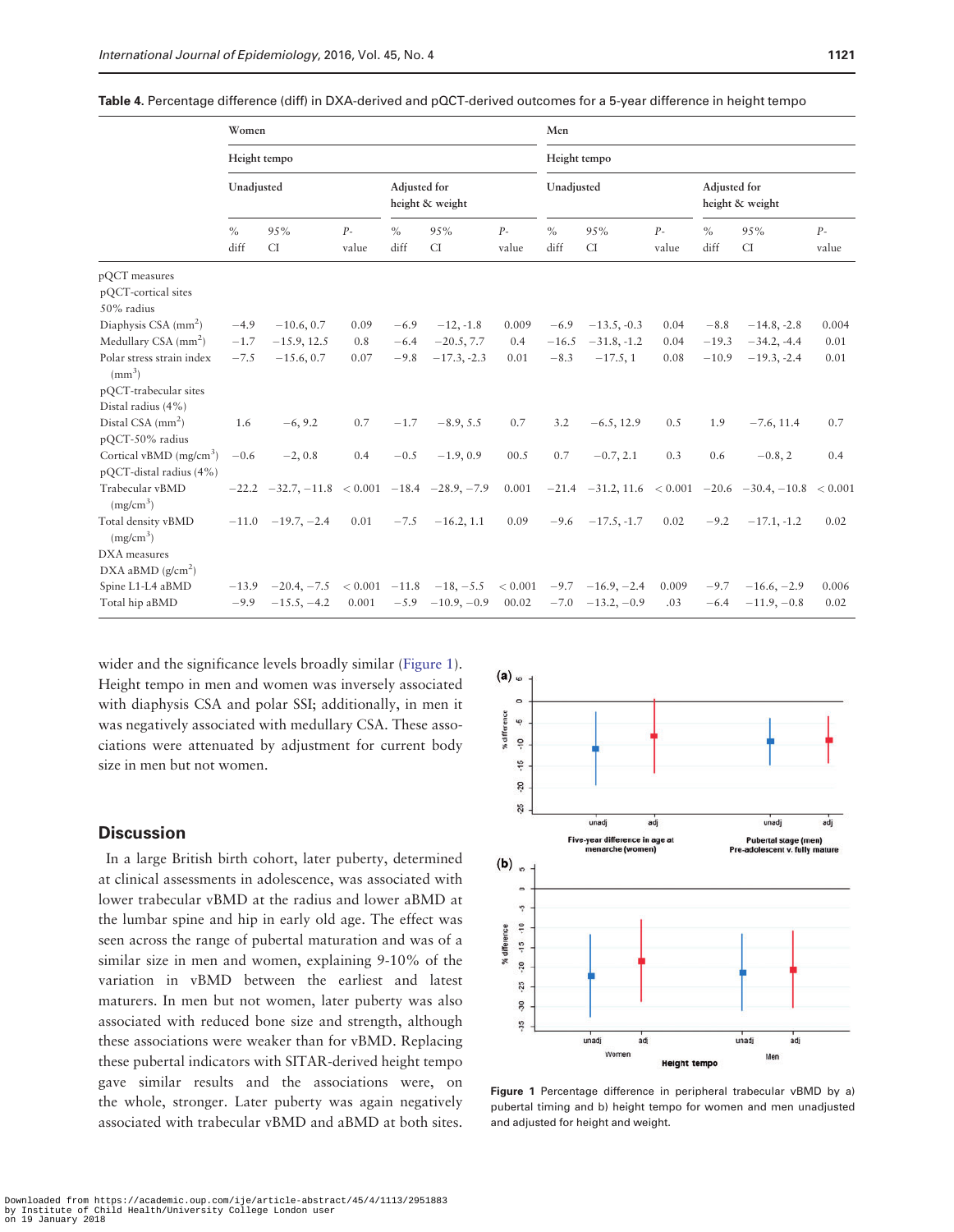In contrast to the analysis with reported age at menarche, bone area and strength were also lower in women with later pubertal growth. Similar relationships for bone size and strength were found in men.

Of the variance in BMD, 60-80% is explained by genetics,  $5,6,31,32$  $5,6,31,32$  which could explain the close relationships between vBMD and tempo or pubertal timing. During growth, the cross-section of a bone will also be determined by allometric scaling to height growth and to weight gain.[21](#page-11-0) Using SITAR in both men and women, later puberty was associated at the diaphysis, with a smaller, less strong, bone, presumably because of the extended limbgrowth period in these individuals. Medullary CSA was also smaller in later-maturing men, indicating proportional growth of the periosteal and endosteal surfaces. In women, no associations with medullary CSA existed. There are two possible explanations for this. First, the lack of expansion of the medullary cavity in females during pubertal growth is often attributed as preparation for pregnancy, being less driven by biomechanical adaptation to height growth as is the case in men. Second, at the time of measurement this group of women were all post-menopausal. Bone loss with ageing occurs at the endosteal surface, and so any relationships between puberty and medullary area may have been attenuated by bone loss that had already occurred.

These are important findings as, once skeletal maturity is reached and longitudinal growth ceases, bones grow up to 2 years more in width and 4 years more in mineral content,<sup>2</sup> and thereafter the skeletal reservoir is set for adult life. As such, the amount of bone an individual has at the end of growth is a determinant of future fracture risk.<sup>[3,4](#page-10-0)</sup> Further to this, the vBMD-tempo association is interesting in that vBMD was  $\sim$  20% less in those with late compared with early puberty. Given that a 1-SD reduction in BMD results in a doubling of fracture risk,  $33$  the differences in the current study may represent a significant increased risk of fracture between the two extremes. There are fewer data relating SSI to fracture risk, though in men with fractures compared with those without, SSI was associated with incident fracture (hazard ratio 2.3, 95% CI  $1.3, 4.1$ .  $3<sup>34</sup>$ 

The main difference between the two methods of assessment for pubertal timing is that we used a single event to mark puberty, whereas the SITAR analysis used longitudinal growth data. This difference in characterization of pubertal growth may explain why more associations were found between height tempo and bone size and strength than for measures of reported pubertal timing. Because the tempo parameter modelled pubertal timing based on the whole of adolescent growth, and because longitudinal growth is a more proximal indicator of growth in bone cross-section and mineral apposition than the development of secondary sexual characteristics, these differences may have a biological basis and reflect the differential impact of sex hormones and other endocrine factors, rather than simply being due to errors of recall or measurement. Being able to compare these two methods of assessment and relationships with bone is a unique feature of the NSHD. A second advantage of this modelling technique is that men and women were aligned on the same developmental scale to determine timing, which may have improved accuracy of relationships described.

As in the current study, later menarche is associated with lower aBMD in some studies.<sup>[8,](#page-10-0)[9,13,14](#page-11-0)</sup> Since then there have been some prospective studies that have used pQCT and followed women into late adolescence or early-mid adulthood.[35](#page-11-0) Again, results were not conclusive. The most consistent finding was that later age of menarche was associated with greater endosteal circumference (i.e. medullary area) and thinner cortices. A study using high-resolution pQCT reported a negative association between total and cortical vBMD. This is in contrast to our findings which found no association in older women between timing of puberty and cortical bone outcomes.

The UK Biobank study is the largest to date to report the relationship between pubertal timing and osteoporosis risk. In women, self-reported puberty was categorized into early, normal and late. In the late puberty group, incidence of self-reported osteoporosis was increased, and in the early group it was reduced. This confirms previous epidemiological studies showing late menarche to be a risk factor for fracture.[36](#page-11-0) The associations found in our study would be consistent with these findings of increased risk of fractures and osteoporosis.

In males in the GOOD study, with the exception of cortical vBMD, later age at PHV was not associated with any DXA or pQCT outcome at age 23-25 years (around the age of peak bone mass).<sup>[17](#page-11-0)</sup> This is in contrast to the current study, which showed associations particularly between pubertal timing and bone size and distribution at the cortical site. In the UK Biobank, no associations were found between reported time of voice breaking and self-reported osteoporosis[.12](#page-11-0)

## Strengths and limitations

The main strength of this study is that it is the only one to have collected growth and pubertal information prospectively and to have been able to relate those measures to gold-standard bone outcomes in early old age. Second, pQCT as well as DXA measurements were taken and results were consistent at both weight-bearing sites (lumbar spine and total hip by DXA) and non weight-bearing sites (radius by pQCT). Peripheral QCT has advantages over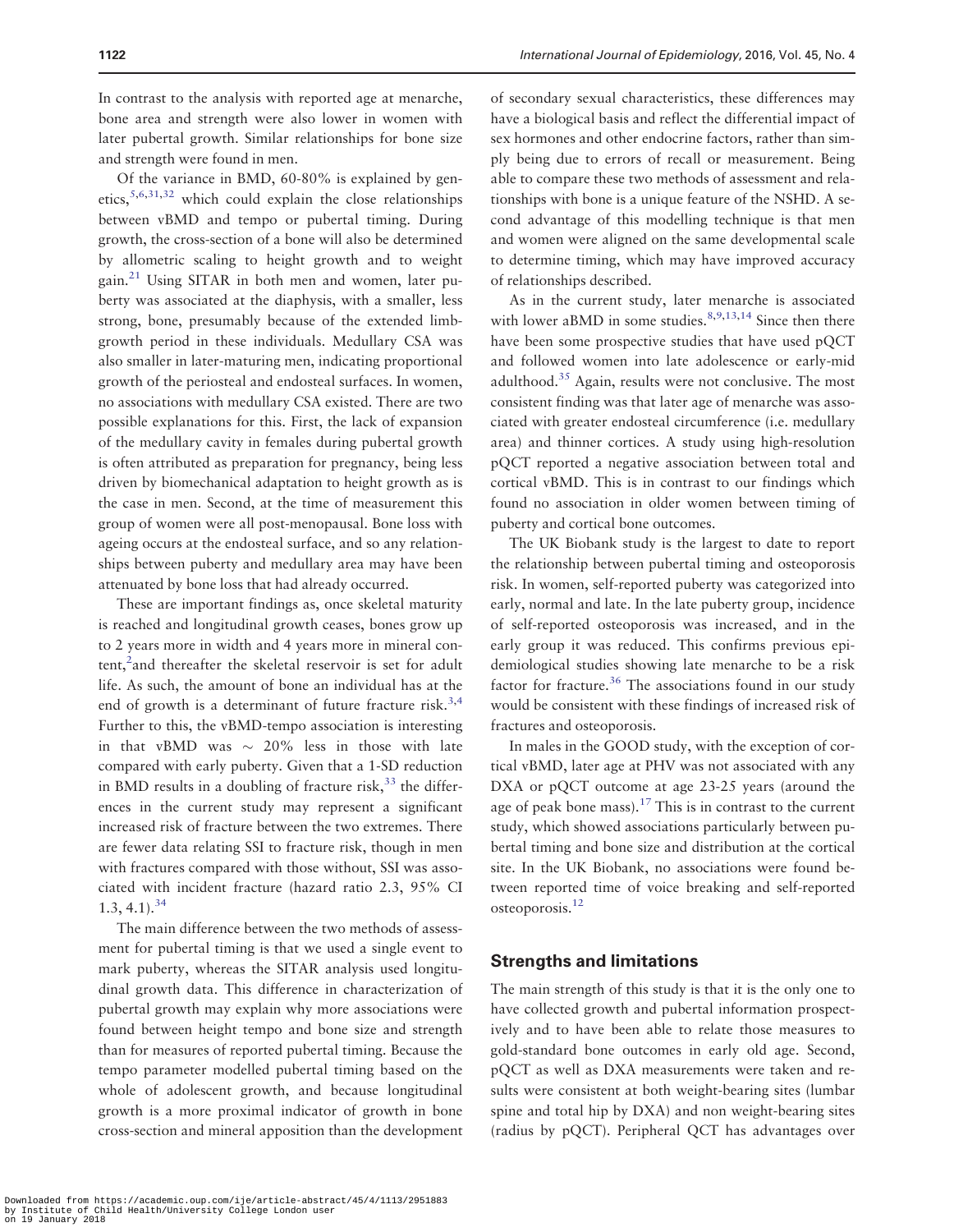<span id="page-10-0"></span>DXA in that measures are volumetric and not size dependent, and separate measures of trabecular and cortical compartments allow assessment of the size and distribution of bone, which are important predictors of bone strength. Third, this relatively large British sample included men and women, and the narrow age range of the sample at assessment limits potential confounding by age.

One limitation is that bone was only measured in early old age, so we do not know whether the associations with various bone outcomes were the result of peak bone mass or adult bone loss, although we (and others<sup>5</sup>) would hypothesize that the former would be more likely. A second limitation is that we cannot translate our findings of pubertal timing and future bone phenotype to fracture risk until sufficient events have accrued; however, it is known that lower BMD is predictive of future osteoporotic fracture[.33,37](#page-11-0),[38](#page-11-0) A third limitation of the study was that these analyses were limited to participants who attended a clinic visit. The clinic group were taller and the women were lighter than those who had only a home visit, and have also been found to have fewer health conditions.<sup>[23](#page-11-0)</sup> However there is no reason to suspect that the associations between pubertal markers and the bone outcomes should differ between the two groups at this stage of early ageing. A fourth limitation is that the sample were all born in the early post-war period; therefore our findings may not be generalizable to later-born cohorts. The decline in the age at menarche slowed from 2 months a decade to reach 12.8 years in the 1950s, and has been relatively stable since;<sup>[39](#page-11-0)</sup> however, we do see a secular decline in pubertal timing between NSHD participants born in 1946 and ALSPAC participants born 1991-92.<sup>21</sup>

## **Conclusions**

The association between the timing of puberty and BMD persists into early old age. The 9-10% lower peripheral trabecular vBMD in later compared with earlier maturers could be clinically important, given a rate of bone loss from midlife of 1-2% a year and the negative association between BMD and fracture.

## Supplementary Data

[Supplementary data](http://ije.oxfordjournals.org/lookup/suppl/doi:10.1093/ije/dyw131/-/DC1) are available at IJE online'

## Funding

This work was supported by the UK Medical Research Council which provides core funding for the MRC National Survey of Health and Development and supports D.K., S.M. and R.H. by [MC\_UU\_12019/1, MC\_UU\_12019/4], K.W. by [U105960371] and T.J.C. by [MR/M012069/1]. The UK Medical Research Council and

the Wellcome Trust (grant ref: 092731) and the University of Bristol provide core support for ALSPAC.

## Acknowledgements

The authors would like to thank the two anonymous reviewers for their insightful comments that strengthened this paper. The authors are grateful to NSHD study members who took part in the clinic data collection for their continuing support. We thank members of the NSHD scientific and data collection teams at the following centres: MRC Unit for Lifelong Health and Ageing; Wellcome Trust (WT) Clinical Research Facility (CRF) Manchester; WTCRF and Medical Physics at the Western General Hospital in Edinburgh; WTCRF and Department of Nuclear Medicine at University Hospital Birmingham; WTCRF and the Department of Nuclear Medicine at University College London Hospital; CRF and the Department of Medical Physics at the University Hospital of Wales; and CRF and Twin Research Unit at St Thomas' Hospital London. We are also extremely grateful to all the families who took part in ALSPAC, the midwives for their help in recruiting them and to the whole ALSPAC team, which includes interviewers, computer and laboratory technicians, clerical workers, research scientists, volunteers, managers, receptionists and nurses. Data used in this publication are available upon request to the MRC National Survey of Health and Development Data Sharing Committee. Further details can be found at [http://www.nshd.mrc.ac.uk/data.](http://www.nshd.mrc.ac.uk/data) doi: 10. 5522/NSHD/Q101; doi: 10.5522/NSHD/Q102; doi: 10.5522/ NSHD/S102A.

Conflict of interest: C.C. has received consultancy and lecture fees and honoraria from Alliance for Better Bone Health, Amgen, Eli Lilly, GSK, Medtronic, Merck, Novartis, Pfizer, Roche, Servier, Takeda and UCB.

## **References**

- 1. Bailey DA, Heather ADM, McKay HA, Whiting S, Mirwald R. Calcium accretion in girls and boys during puberty: A longitudinal analysis. J Bone Miner Res 2000;15:2245-50.
- 2. Baxter-Jones AD, Faulkner RA, Forwood MR, Mirwald RL, Bailey DA. Bone mineral accrual from 8 to 30 years of age: an estimation of peak bone mass. J Bone Miner Res 2011;26:1729-39.
- 3. Cooper C, Eriksson JG, Forsen T, Osmond C, Tuomilehto J, Barker DJP. Maternal height, childhood growth and risk of hip fracture in later life: a longitudinal study. Osteoporos Int 2001;12:623.
- 4. Javaid MK, Eriksson JG, Kajantie E et al. Growth in childhood predicts hip fracture risk in later life. Osteoporos Int 2011;22:69-73.
- 5. Bonjour JP, Chevalley T. Pubertal timing, bone acquisition, and risk of fracture throughout life. Endocr Rev 2014;35:820-47.
- 6. Day FR, Bulik-Sullivan B, Hinds DA et al. Shared genetic aetiology of puberty timing between sexes and with health-related outcomes. Nat Commun 2015;6:8842.
- 7. Cooper R, Blell M, Hardy R et al. Validity of age at menarche self-reported in adulthood. J Epidemiol Community Health 2006;60:993-97.
- 8. Ito M, Yamada M, Hayashi K, Ohki M, Uetani M, Nakamura T. Relation of early menarche to high bone mineral density. Calcif Tissue Int 1995;57:11-14.